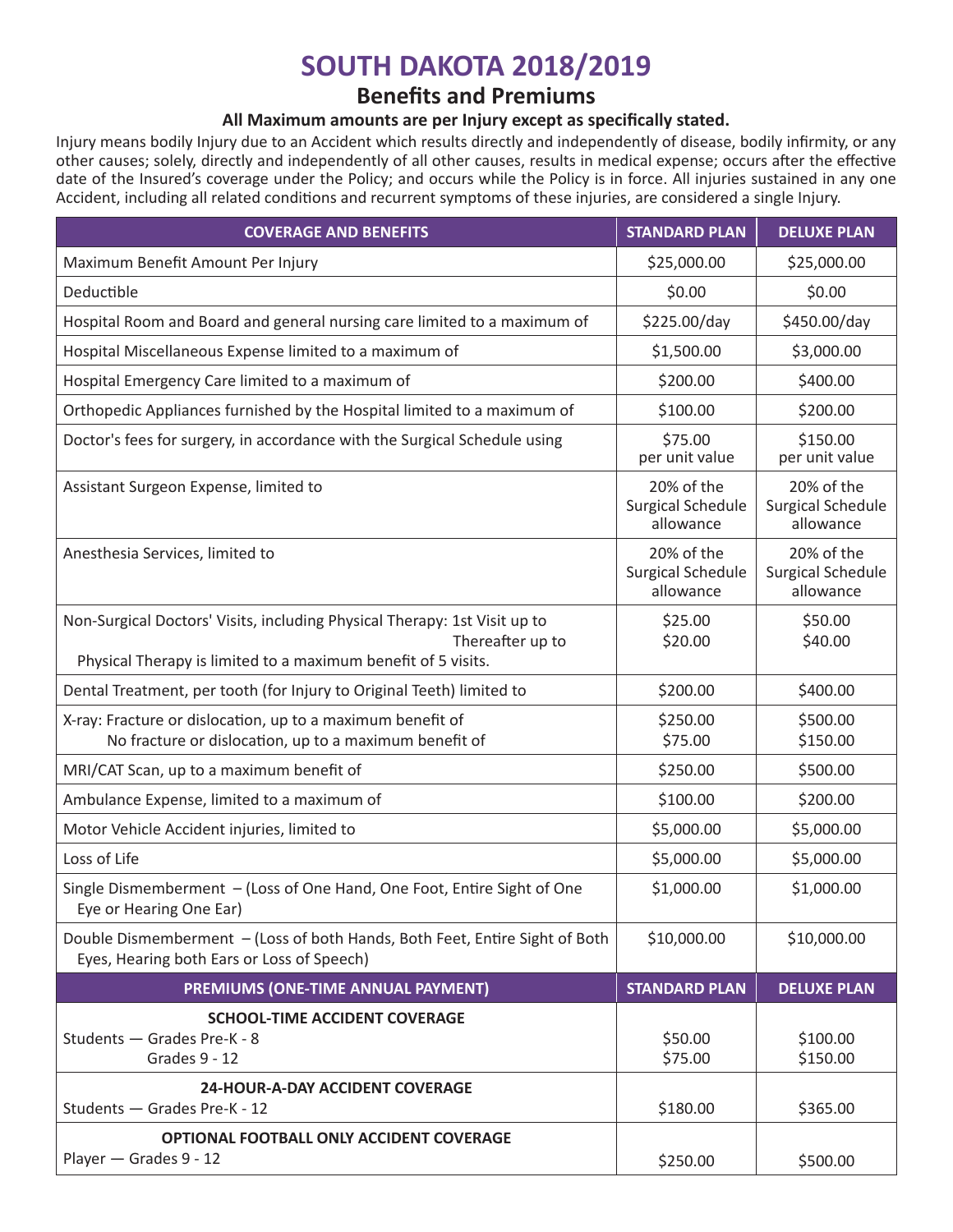#### **GUARANTEE 2018-2019 STUDENT ACCIDENT INSURANCE PLANS**

- $\blacksquare$  Accidents happen! When they happen to your child, someone must pay the bills.
- n Here are Accident only insurance plans to help cover your child either 24 hours a day (24-Hour Plan) or while in school (School-Time Plan).
- These plans provide benefits to help meet the cost of medical and Hospital expense.
- **n** If you have other insurance, these plans can help offset the deductibles and coinsurance for those plans.
- **n** If you have no other insurance, these plans will provide basic coverage.

**TRUST** 

n Any benefits payable by the Policy as a result of medical, surgical, dental, Hospital or nursing service will be paid directly to the Hospital or person rendering such service unless proof of payment in full is provided.

| 24-HOUR | <b>SCHOOL</b><br>TIME | <b>IMPORTANT PROTECTION FACTS</b>                                                                                                                                                                                                                                                                                                                                                                                                                                                                                                             |
|---------|-----------------------|-----------------------------------------------------------------------------------------------------------------------------------------------------------------------------------------------------------------------------------------------------------------------------------------------------------------------------------------------------------------------------------------------------------------------------------------------------------------------------------------------------------------------------------------------|
|         |                       | Becomes effective the date premium payment is received by Guarantee Trust Life Insurance Company (GTL) or its<br>representative (but not prior to the opening day of school). Students participating in preschool practice or play for<br>interscholastic sports sanctioned by the High School Athletic Association will be covered as of the date of actual<br>premium payment but only while engaged in actual practice or game sessions. Other aspects of coverage will not<br>start sooner than the first date of regular school session. |
|         |                       | Provides coverage during the hours that school is in regular session.                                                                                                                                                                                                                                                                                                                                                                                                                                                                         |
|         |                       | Provides 24-Hour-A-Day protection.                                                                                                                                                                                                                                                                                                                                                                                                                                                                                                            |
|         |                       | Provides coverage during the time necessary for travel between the insured's home and the beginning or<br>end of regular school sessions.                                                                                                                                                                                                                                                                                                                                                                                                     |
|         |                       | Provides coverage while participating in (or attending) activities organized, sponsored and supervised by the school.<br>Coverage is also provided for travel directly to and from such activities in a Designated Vehicle furnished by the school.                                                                                                                                                                                                                                                                                           |
|         |                       | Coverage expires at the close of the regular school term. (Coverage will be extended while attending academic classes for credit in the summer, when classroom sessions are exclusively sponsored and solely supervised by the<br>however, no coverage will be provided for travel to and from classes).                                                                                                                                                                                                                                      |
|         |                       | Coverage continues without interruption all summer until school re-opens for the following term.                                                                                                                                                                                                                                                                                                                                                                                                                                              |

Optional Football Only Accident Coverage begins on the date of premium receipt by GTL, its representatives or school officials, but not prior to the first official date of practice; and continues through the date of the last official game of the current season including playoffs.

*To file a claim:* Report accidents to the school official. Simplified forms will be furnished through the principal's office (during vacation time contact the administrators of the plan). Complete proof of loss and accumulated bills must be received by the Plan Administrator within 90 days.

# **24-HOUR-A-DAY ACCIDENT COVERAGE**

#### *24-Hour-A-Day Protection for each Covered Accident*

Helps protect your child for the entire school year and extends **throughout the summer** - right up to the day school opens.

Your child's coverage is good **WORLDWIDE, 24-HOURS-A-DAY**. This includes covered accidents:

**At home . At play . At school . On vacation . Scouting, camping etc. . During covered travel .** 

. While engaged in sports, except those specifically excluded or for which optional coverage is required\*

**\*See OPTIONS for available optional sports coverage, if any.**

## **SCHOOL-TIME ACCIDENT COVERAGE**

Helps protect your child while attending regular school sessions. Includes coverage for travel directly to and from your residence to attend regular school sessions for travel time required, but not more than one hour before or after regular classes. Travel time on the school bus is extended for any additional time needed. In addition, coverage is provided while participating in (or attending) covered activities exclusively organized, sponsored and solely supervised by the school and school employees, including travel directly to and from the activity in a Designated Vehicle furnished by the school and supervised solely by school employees. Optional coverage may be required for interscholastic sports. See OPTIONS for available optional sports coverage, if any.

Group Blanket Accident insurance products are issued on Form Series GP-2020 or GP-1200 by Guarantee Trust Life Insurance Company, Glenview, IL. These products and their features are subject to state availability and may vary by state. Certain exclusions and limitations may apply. The exact provisions governing the insurance are contained in the Policy issued to the Policyholder and certain provisions may be administered to conform to state requirements. The Policy shall control in the event of any conflict between the Policy and this brochure. For complete details of coverage please contact the agent administering the program.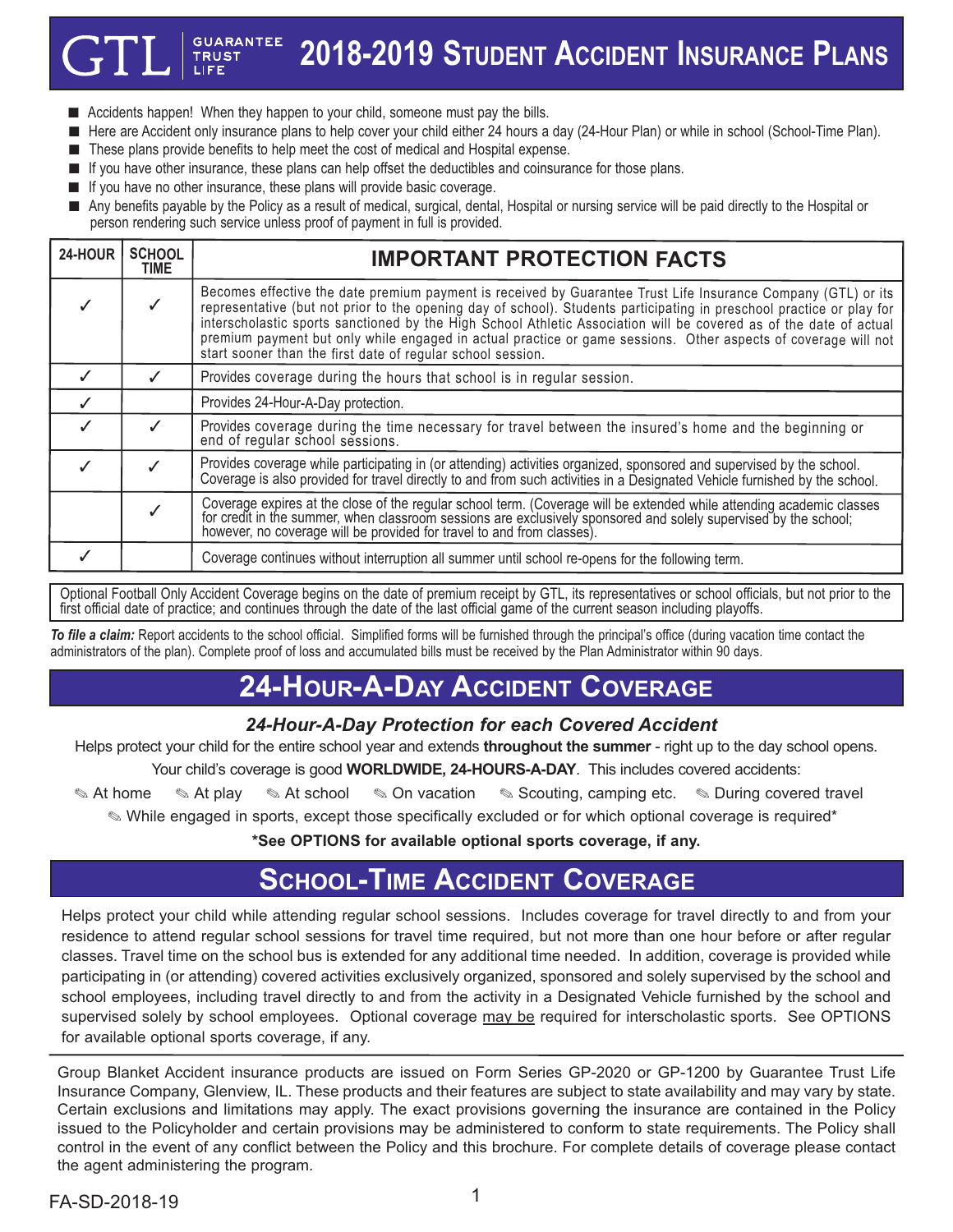# **2018-2019 STUDENT ACCIDENT INSURANCE PLANS**

### **What's Covered?** *Up to* **\$25,000.00 as described under Coverage and Benefits** *for:*

- **N ACCIDENTS OCCURRING WHILE COVERAGE IS IN FORCE**
- **ILOSS FROM ACCIDENTAL BODILY INJURY RESULTING DIRECTLY AND INDEPENDENTLY OF ALL OTHER CAUSES**
- **OUT COVERED MEDICAL EXPENSE WHICH BEGINS WITHIN 30 DAYS OF THE ACCIDENT AND IS INCURRED WITHIN** 52 WEEKS OF THE ACCIDENT

Injury means bodily Injury due to an Accident which results directly and independently of disease, bodily infirmity, or any other causes; solely, directly and independently of all other causes, results in medical expense; occurs after the effective date of the Insured's coverage under the Policy; and occurs while the Policy is in force. All injuries sustained in any one Accident, including all related conditions and recurrent symptoms of these injuries, are considered a single Injury.

BENEFITS ARE PAYABLE *UP TO* THE DOLLAR AMOUNTS SPECIFIED BELOW

| <b>BENEFITS PER INJURY</b>                                                     |                                                                                | <b>STANDARD</b><br><b>PLAN</b> | DELUXE<br><b>PLAN</b>      | <b>BENEFITS PER INJURY</b>                                                                     |                                                                                                                                                     | <b>STANDARD</b><br>PLAN | <b>DELUXE</b><br><b>PLAN</b> |
|--------------------------------------------------------------------------------|--------------------------------------------------------------------------------|--------------------------------|----------------------------|------------------------------------------------------------------------------------------------|-----------------------------------------------------------------------------------------------------------------------------------------------------|-------------------------|------------------------------|
| <b>HOSPITAL</b><br><b>EXPENSE</b>                                              | Room and board and general<br>nursing care, per day                            | \$225                          | \$450                      | <b>AMBULANCE</b><br><b>EXPENSE</b>                                                             | Limited to a maximum of                                                                                                                             | \$100                   | \$200                        |
| <b>HOSPITAL</b><br><b>MISCELLANEOUS</b><br><b>EXPENSE</b>                      | Limited to a maximum of                                                        | \$1,500                        | \$3,000                    | <b>OUTPATIENT</b><br><b>IMAGING</b><br><b>PROCEDURES</b><br>Including x-rays                   | Fracture or dislocation<br>No fracture or dislocation<br>MRI/CAT Scan                                                                               | \$250<br>\$75<br>\$250  | \$500<br>\$150<br>\$500      |
| <b>HOSPITAL</b><br><b>EMERGENCY CARE</b>                                       | Limited to a maximum of                                                        | \$200                          | \$400                      | and interpretation<br><b>DENTAL</b>                                                            | For Injury to Original Teeth                                                                                                                        |                         |                              |
| <b>DOCTOR'S FEES</b><br><b>FOR SURGERY</b>                                     | In accordance with the Surgical<br>Schedule using:                             | \$75<br>Per Unit<br>Value      | \$150<br>Per Unit<br>Value | <b>TREATMENT</b><br><b>MOTOR VEHICLE</b><br><b>ACCIDENT</b>                                    | Per Tooth<br>Limited to a maximum of                                                                                                                | \$200<br>\$5,000        | \$400<br>\$5,000             |
| <b>ASSISTANT</b><br><b>SURGEON EXPENSE</b>                                     | Percent of the Surgical<br>Schedule allowance                                  | 20%                            | 20%                        | <b>INJURIES</b>                                                                                |                                                                                                                                                     |                         |                              |
| <b>ANESTHESIA</b><br><b>SERVICES</b>                                           | Percent of the Surgical<br>Schedule allowance                                  | 20%                            | 20%                        | <b>OTHER</b><br><b>BENEFITS</b><br>Caused by an Injury<br>& occurring within                   | <b>ACCIDENTAL DEATH</b><br><b>DISMEMBERMENT</b>                                                                                                     | \$5,000                 |                              |
| <b>DOCTORS' VISITS</b><br>Non-surgical<br>Including<br><b>Physical Therapy</b> | First visit<br>Subsequent visits<br>Physical Therapy is limited<br>to 5 visits | \$25<br>\$20                   | \$50<br>\$40               | 365 days of the<br>covered Accident.<br>Only one of these<br>benefits, the<br>largest, will be | Single: Loss of one hand,<br>one foot, entire sight of one<br>eye or hearing in one ear.<br>Double: Loss of both hands,<br>both feet, sight of both | \$1,000<br>\$10,000     |                              |
| <b>ORTHOPEDIC</b><br><b>APPLIANCES</b>                                         | Furnished by the Hospital<br>Limited to a maximum of                           | \$100                          | \$200                      | payable in<br>addition to other<br>benefits listed.                                            | eyes, hearing in both ears<br>or loss of speech.                                                                                                    |                         |                              |

**EXCLUSIONS -** The Policy Does Not Cover: 1) Treatment, services or supplies which: are not Medically Necessary; are not prescribed by <sup>a</sup> Doctor as necessary to treat an Injury; are determined to be Experimental/Investigational in nature; are received without charge or legal obligation to pay; are received from persons employed or retained by the Policyholder or any Family Member unless such Family Member is the only Doctor in the area and acting within the scope of practice. 2) Injury received while traveling or flying by air, except as <sup>a</sup> fare-paying passenger on <sup>a</sup> regularly scheduled commercial airline. 3) Treatment of illness, disease or infections, except infections which result from an accidental Injury or infections which result from accidental, involuntary or unintentional ingestion of <sup>a</sup> contaminated substance. 4) Re-injury or complications of an Injury which occurred prior to the Policy's Effective Date. 5) Hernia, any type. 6) Injury sustained while voluntarily participating in <sup>a</sup> riot or civil commotion or disturbance of any kind. 7) Treatment of sickness or disease in any form. 8) Injury sustained skiing or participating in <sup>a</sup> rodeo. 9) Injury sustained while operating, riding in or upon, mounting or alighting from, any two, three or four-wheeled recreational motor/engine driven vehicle, snowmobile or all-terrain vehicle (ATV). 10) Injury sustained while participating in or practicing for tackle football in grades 9 through 12, including travel, unless optional coverage has been purchased. 11) Suicide or attempted suicide. 12) Occupational Injury for which benefits have been paid under Workers' Compensation or the Occupational Disease Law. 13) Intentionally self-inflicted Injury. 14) Injury by acts of war, whether declared or not. 15) Injury sustained fighting or brawling, except as an innocent victim. 16) Cosmetic or plastic surgery, except for reconstructive surgery on an injured part of the body. 17) Treatment in any Veteran's Administration or federal Hospital, except if there is <sup>a</sup> legal obligation to pay. 18) Treatment of temporomandibular joint dysfunction and associated myofacial pain. 19) Injury sustained while committing <sup>a</sup> felony.

*Underwritten by:* **GUARANTEE TRUST LIFE INSURANCE COMPANY (GTL)**, 1275 Milwaukee Avenue, Glenview, Illinois 60025 *Administered by***: FIRST AGENCY,** 5071 West H Avenue, Kalamazoo, Michigan 49009-8501 (269) 381-6630